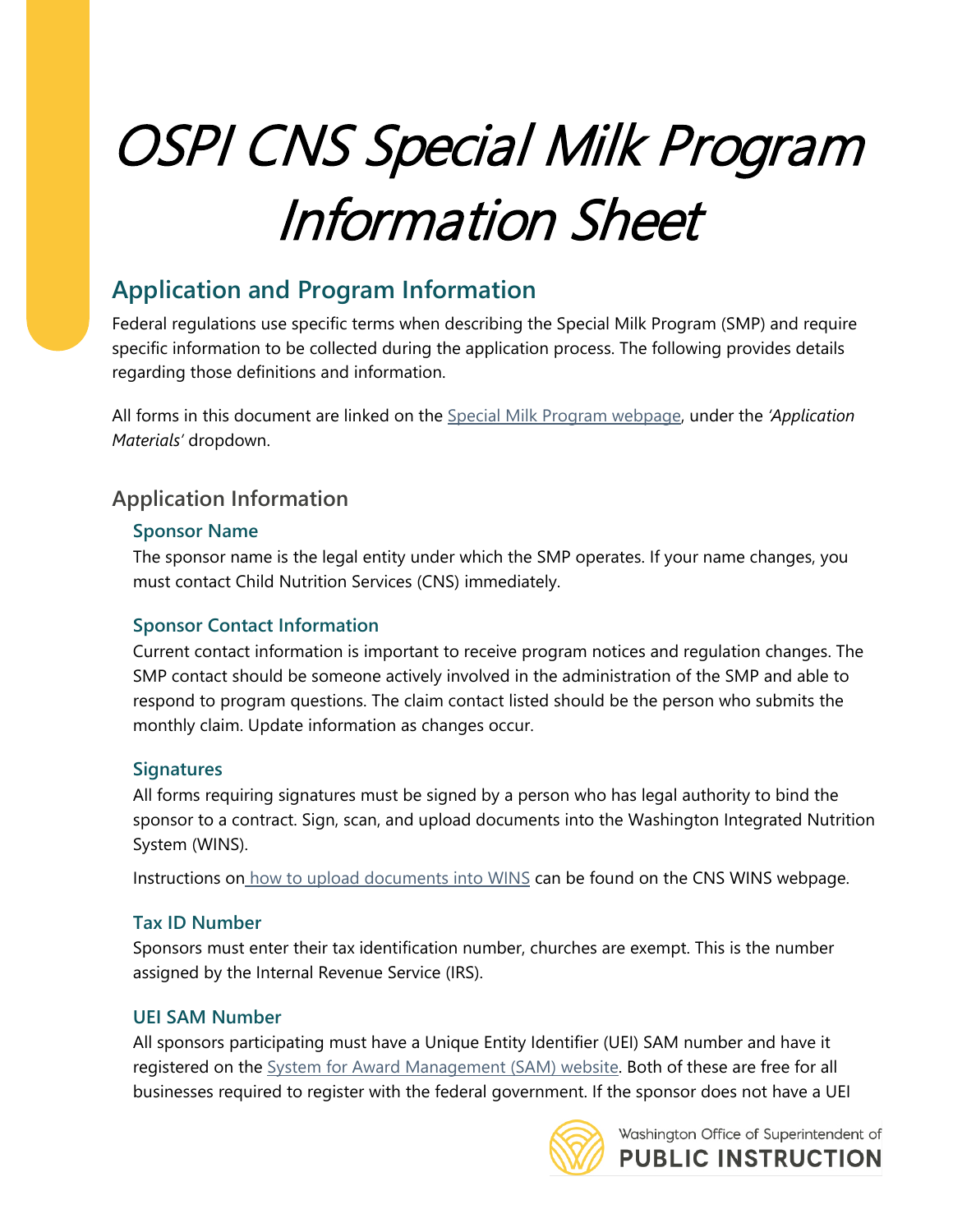SAM number, one must be obtained on the UEI SAM [website.](https://sam.gov/content/entity-registration) The questions for the registration pertain to your total business or organization, not just Child Nutrition Programs.

#### **Statewide Payee Registration Washington State**

Sponsors must have a Statewide Payee Registration number to be paid. If you are not currently registered with the Washington State Office of Financial Management (OFM), complete the attached form or the fillable document available on the [OFM website.](https://ofm.wa.gov/sites/default/files/public/payee/statewidePayeeRegistrationForm.pdf) Fax the completed form directly to Department of Enterprise Services (DES) at 360-664-3363. If you have questions about this process, please contact DES at [PayeeRegistration@ofm.wa.gov](mailto:PayeeRegistration@ofm.wa.gov) or 360-407-8180. Once you receive your statewide vendor number by email, please forward the notice to [cns.supportstaff@k12.wa.us.](mailto:cns.supportstaff@k12.wa.us)

#### **Washington Integrated Nutrition System (WINS) Sponsor Administrator**

The WINS sponsor administrator is your organization's authorized agent that will grant access to WINS for all other staff. The sponsor administrator is designated on the WINS Access Rights/User [Authorization](http://www.k12.wa.us/ChildNutrition/WINS.aspx) form.

#### **Certification Regarding Lobbying**

Recipients of federal grants (such as USDA funds), contracts, loans, and cooperative agreements are prohibited from using any federal funds to pay any persons to influence federal decision making (lobbying) in connection with a specific award.

USDA regulations require entities wishing to operate a federally funded program to enter into an agreement with OSPI. The Certification Regarding Lobbying agreement must be completed annually in WINS.

#### **Disclosure of Lobbying Activities**

Entities receiving federal funds **must** disclose lobbying activities, if applicable. You do not need to submit this form in WINS, if your organization does not have any lobbying activities to disclose.

#### **Procurement Standards**

Procurement is the purchasing of goods and services. Regulations require that institutions participating in Nutrition Programs follow procurement standards in accordance with 2CFR 200 and 7CFR 215.14

#### **Fluid Milk Requirements**

Milk served in the SMP must be 1% milk or nonfat milk. Flavored milk may be served. A variety of 1% or nonfat milk may be made available for children to choose from but is not required in the SMP. Fluid milk substitutions that meet nutrient requirements may be made available to accommodate children with disabilities with a written request from a parent or guardian. Fluid milk substitutions that do not meet nutrient requirements may be made available to accommodate